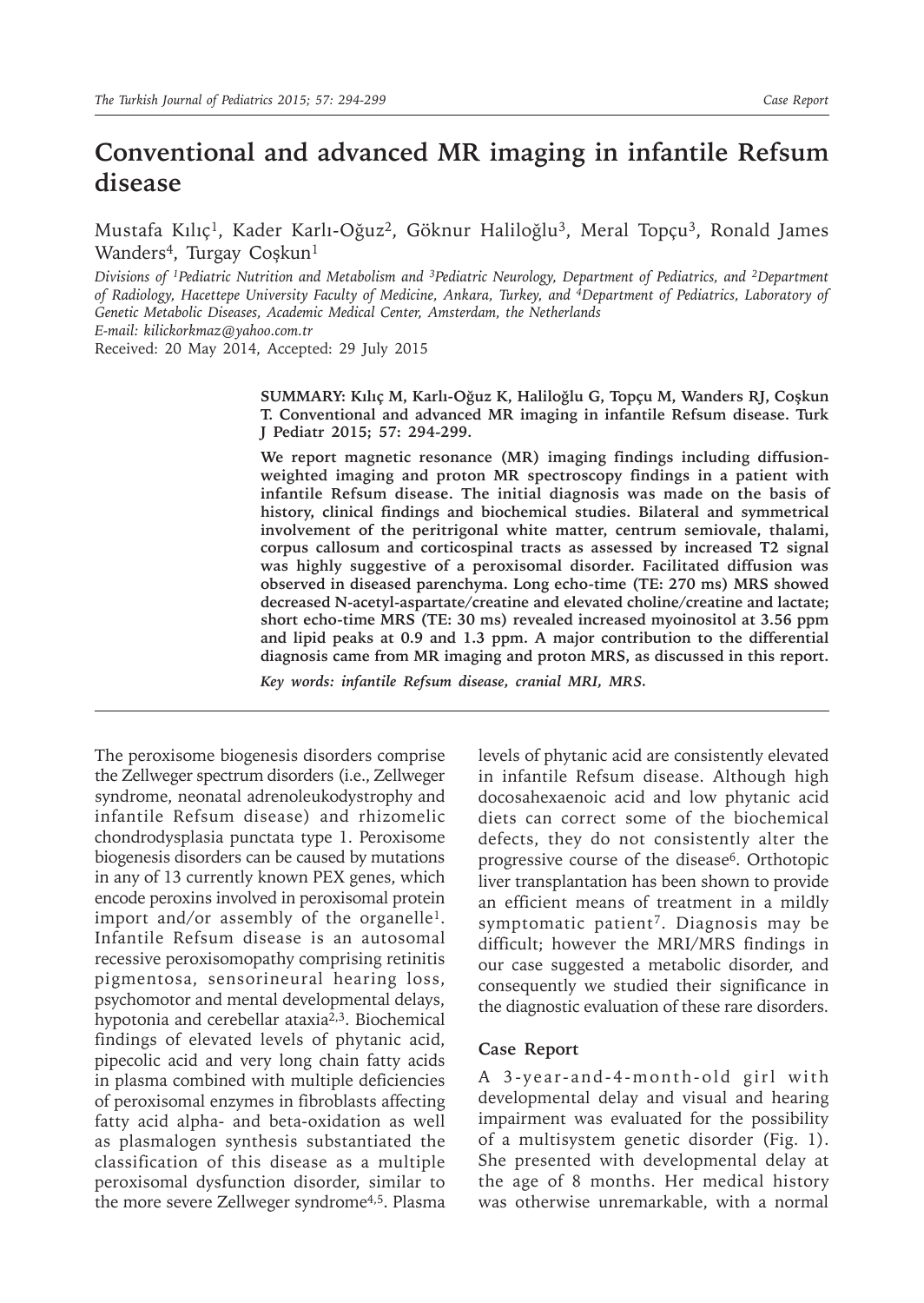pregnancy and delivery. The family noticed that there was delay, especially in language, at the age of 1.5 years, and that she was unresponsive to her environment. She has been treated with L-thyroxine because of congenital hypothyroidism and was using a hearing aid for sensorineural hearing loss detected at another center. There was second-degree consanguinity between the parents, but family history was otherwise negative. Head control and sitting with support were achieved at the age of 8 months and 16 months, respectively. She was unresponsive to her name. On physical examination, her head circumference was 46.5 cm (-2SD), she had mild dysmorphism (round face, flat occiput, frontal bossing), severe developmental delay, generalized hypotonia, bilateral sensorineural hearing loss, retinitis pigmentosa and decreased vision, and deep tendon reflexes were decreased without pathological reflexes. Electroretinogram showed no response, indicating retinal involvement.

She was unable to sit without help and was

not able to recognize her parents.

Initial laboratory investigations, including electrolytes, urea, creatinine, aminotransferases, blood gases, glucose, ammonia, creatine kinase, complete blood count, vitamin B12 and TORCHES examinations, were normal. Metabolic investigations, including tandem mass spectrometry, urine organic acid analyses, serum lactate, pyruvate and transferrin isoelectric focusing were also normal. Biochemical abnormalities included elevation of very long chain fatty acid levels, with lower than normal long-chain polyunsaturated fatty acids and arachidonic and docosahexaenoic acid levels. There was elevation of C26:0 (2.52  $\mu$ mol/L (N: 0.6-1.3)), phytanic acid  $(47.63 \mu \text{mol/L}$  (N: 0.42-3.77)) and pristanic acid  $(14.28 \mu mol/L)$ (N: 0-1.5)), and an elevated C26/C22 ratio  $(0.11 \mu \text{mol/L}$  (N: 0.011-0.026)), pointing to either a defect in peroxisome biogenesis or a defect in the peroxisome beta-oxidation system. Phytanic acid oxidation in cultured cells was deficient. Furthermore, C26:0 and C26/C22 ratio were elevated in fibroblasts. Fibroblast levels of very long chain fatty acids, C26:0=0.54 (control: 0.18-0.38) and C26/ C22=0.15 (control: 0.03-0.07) ratio were elevated. The activity of the peroxisomal enzyme dihydroxyacetonephosphate-acyltransferase, the first enzyme in the plasmalogen biosynthesis

route, was only partially deficient (5.0 nmol/ mg/2hr (control: 9.0±1.9)). Furthermore, immunofluorescence microscopy analysis revealed a marked deficiency of peroxisomes. Taken together, these data point to a disorder of peroxisome biogenesis. Sequence analyses of the *PEX 12* gene identified c.959C>T (p.Ser320Phe) homozygous mutation.

Cranial MR imaging was performed on a 1.5 T scanner (Symphony, Siemens, Erlangen, Germany). Imaging included T1-weighted (W) (TR/TE; 500/15ms) spin-echo (SE) in sagittal and axial, T2-W (TR/TE; 3900/100 ms) turbo SE in coronal and axial, fluidattenuated inversion-recovery (FLAIR) (TR/ TE/TI; 9000/100/2100 ms) in axial planes, and diffusion-weighted imaging (single-shot echoplanar; applied 3B values with a maximum of 1000 s/mm<sup>2</sup>and a TR/TE of 4800/120 ms; matrix (mtx) of 96-256). Apparent diffusion coefficient maps were obtained automatically on site, and measurements were done on an



**Fig. 1.** Patient at the age of 3.5 years. She is unable to sit without help.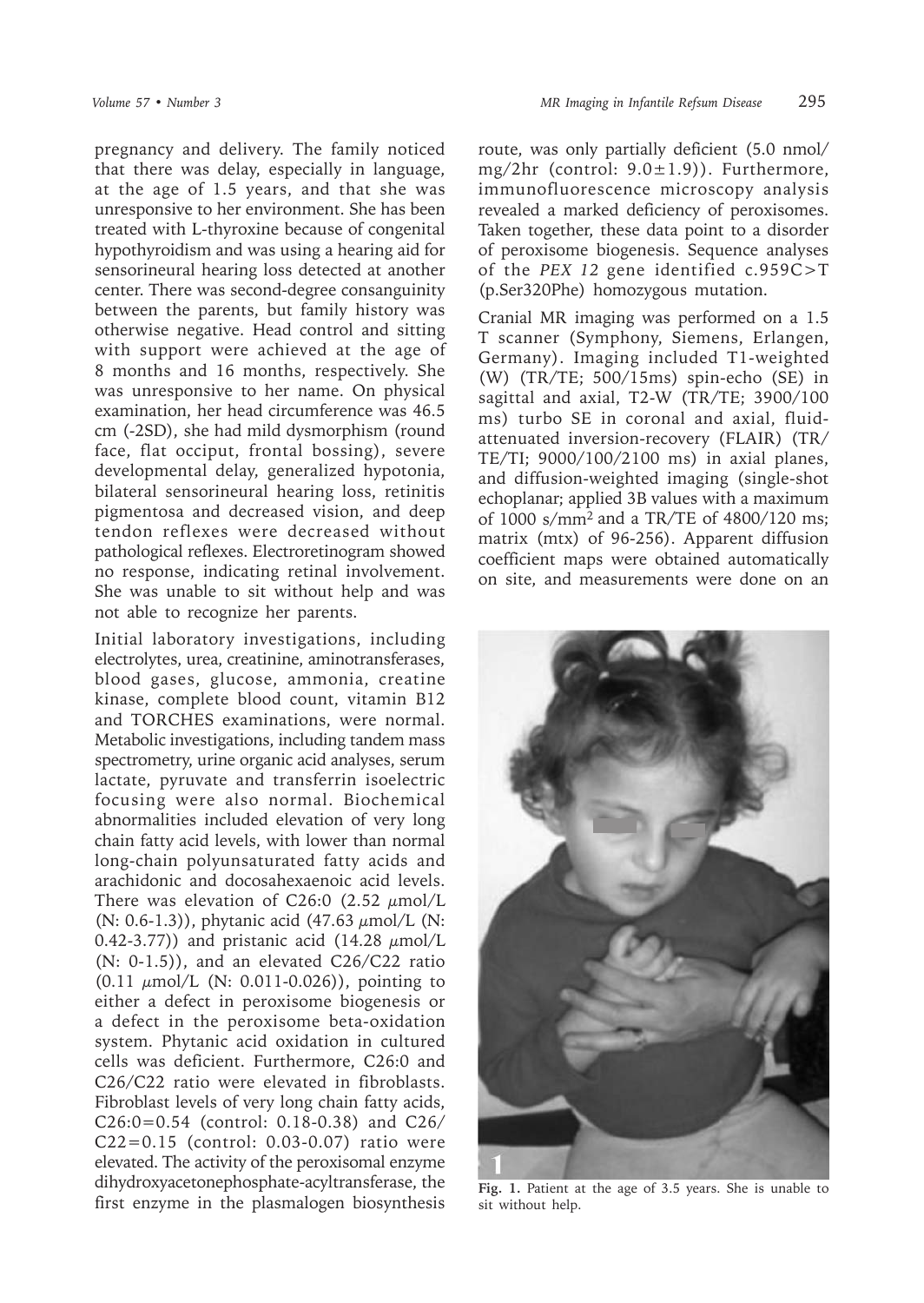

## 296 *Kılıç M, et al The Turkish Journal of Pediatrics • May-June 2015*







**Fig. 2.** T2 weighted (W) images (TR/TE: 4000/100 ms) show bilateral, symmetrical hyperintense lesions in the cerebellar white matter (arrow, a), along the corticospinal tracts (arrowhead, b), in the thalami and the splenium of the corpus callosum (double thin arrows, b) and in the centrum semiovale (rectangle, c). The apparent diffusion coefficient (ADC) map (d) derived from diffusion-weighted imaging displays increased values  $(0.95-1.1x10^{-3} \text{ mm}^2/\text{s})$ , showing as hyperintense (arrow, d) in diseased parenchyma as compared to normal tissue  $(0.75-0.78x10^{-3} \text{ mm}^2/\text{s})$  in affected parenchyma. <sup>1</sup>H MRS with a long echo-time (TE: 270 ms) (e) shows decreased N-acetyl-aspartate (NAA), and increased choline (Cho) and lactate (lac). Short TE (30 ms) spectroscopic imaging (f) additionally shows increased myoinositol (Ins), and lipid and lactate (lac) peaks.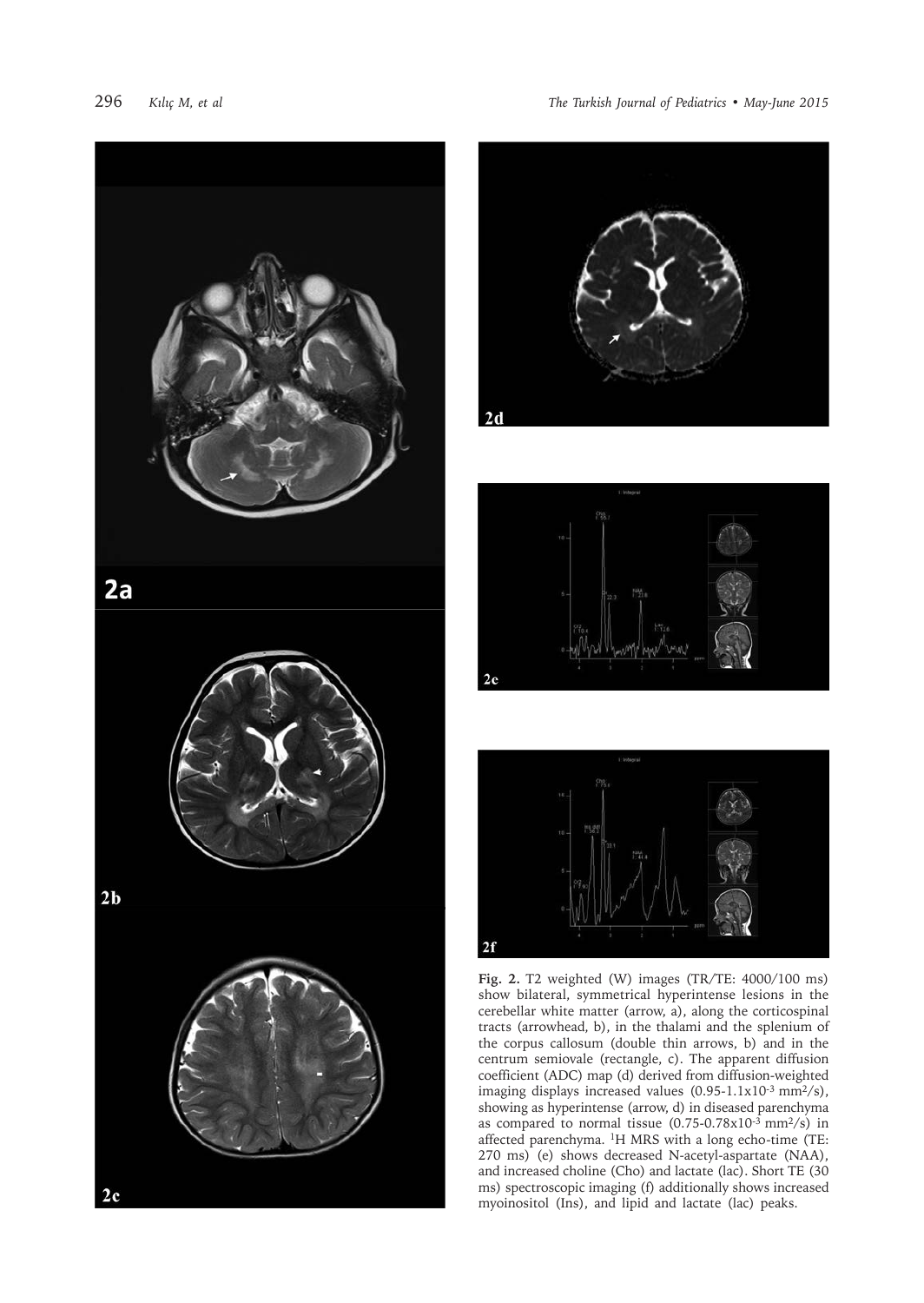offline workstation (Leonardo workstation, VD 10B; Siemens). <sup>1</sup>H MRS with a long and short echo time (single-voxel spectroscopy; PRESS; TR/TE: 1500/270 and 30 ms respectively; number of acquisition: 192) was performed from the affected parenchyma. After data acquisition, an automated program provided by the manufacturer was used for offline postprocessing on the same workstation, and NAA/ Cr, Cho/Cr and Ino/Cr ratios were calculated.

On T2-W and FLAIR imaging, bilateral and symmetric T2 hyperintensity in the thalami and peritrigonal white matter continuing around the occipital horns and along the corticospinal tracts was observed. The splenium of the corpus callosum was diffusely involved. Deep cerebellar white matter contained similar bilateral lesions (Fig. 2a-c). All the lesions showed facilitated diffusion as assessed by higher apparent diffusion coefficient values (0.95-1.1x10-3 mm2/s) in diseased parenchyma than in normal tissue  $(0.75-0.78x10^{-3}$  mm<sup>2</sup>/s) on diffusionweighted imaging (Fig. 2d).  $H$  MRS with a long echo time (single-voxel spectroscopy; PRESS; TR/TE:1500/270 ms) from the affected parenchyma showed a moderate decrease in N-acetyl aspartate (NAA)/creatine (Cre) (1.06) and an increase in choline (Cho)/Cre (2.5) and lactate with a characteristic doublet at 1.33 ppm (Fig. 2e). Additional metabolic data were obtained with short echo-time 1H MRS, showing increased myoinositol/Cre (1.08) and peaks at 0.9 and 1.3 ppm consistent with lipid and lactate (Fig. 2f).

The patient was diagnosed with infantile Refsum disease, and because the only source of phytanic acid in humans is exogeneous, i.e., from dietary sources, a phytanic acid-restricted and high docosahexaenoic acid diet was given. L-thyroxine was also given for congenital hypothroidism. The patient was followed at least 12 months after institution of the phytanic acid-restricted diet without any marked clinical improvement.

#### **Discussion**

Infantile Refsum disease is a peroxisome biogenesis disorder and clinically has an infantile onset with minor dysmorphism, mental retardation, hepatomegaly, sensorineural hearing loss, retinal pigmentary degeneration and hypocholesterolemia<sup>8</sup>. The most common

clinical manifestation in this group of patients is the multisystem nature of the disease, with sensorineural hearing loss and retinitis pigmentosa9. This may occur in the first years of life. Affected individuals may initially be diagnosed as having a variant of Usher syndrome, but the additional manifestations such as hypotonia, developmental delay, mental retardation and failure to thrive provide clues to the appropriate diagnosis<sup>3</sup>. Differential diagnosis includes Leber 's congenital amaurosis<sup>10,11</sup>, congenital myopathies<sup>12</sup> and late onset leukodystrophies<sup>13</sup>. In our patient, due to the presence of congenital hypothyroidism and bilateral sensorineural hearing loss, Pendred syndrome, congenital disorders of glycosylation and intrauterine infections were included in the differential diagnosis.

An MRI-based approach and pattern recognition are extremely important in the diagnostic workup of patients with metabolic diseases of the cerebral white matter<sup>14-16</sup>. Differential diagnosis of hypomyelinating leukoencephalopathies with normal to small cranial growth in children includes Krabbe disease, metachromatic leukodystrophy, multiple sulfatase deficiency, Pelizaeus–Merzbacher disease, childhood ataxia with diffuse CNS hypomyelination and peroxisomal disorders14-17. Previously described MR imaging findings in infantile Refsum disease include symmetrical increased T2 signal in the periventricular white matter at the level of the centrum semiovale, corticospinal tracts, corpus callosum and cerebellar dentate nuclei8,18-20. Autopsy findings in the brain that have been reported include mild diffuse reduction of axons and myelin within the corpus callosum, periventricular white matter, optic nerves and corticospinal tracts. These findings are also responsible for increased apparent diffusion coefficient values in affected tissue through increased extracellular space. Lipid-laden macrophages may be seen in the cerebral white matter. Severe hypoplasia of the cerebellar granule layer and ectopic Purkinje cells in the molecular layer have been shown<sup>21</sup>. Barth et al. suggested that peroxisome biogenesis disorders should be included in the differential diagnosis of post-infantile-onset cerebral white matter disease22. Serial MRI imaging is also helpful in terms of offering diagnostic clues and enabling an understanding of the natural history of neurodegeneration in peroxisomal disorders<sup>23</sup>.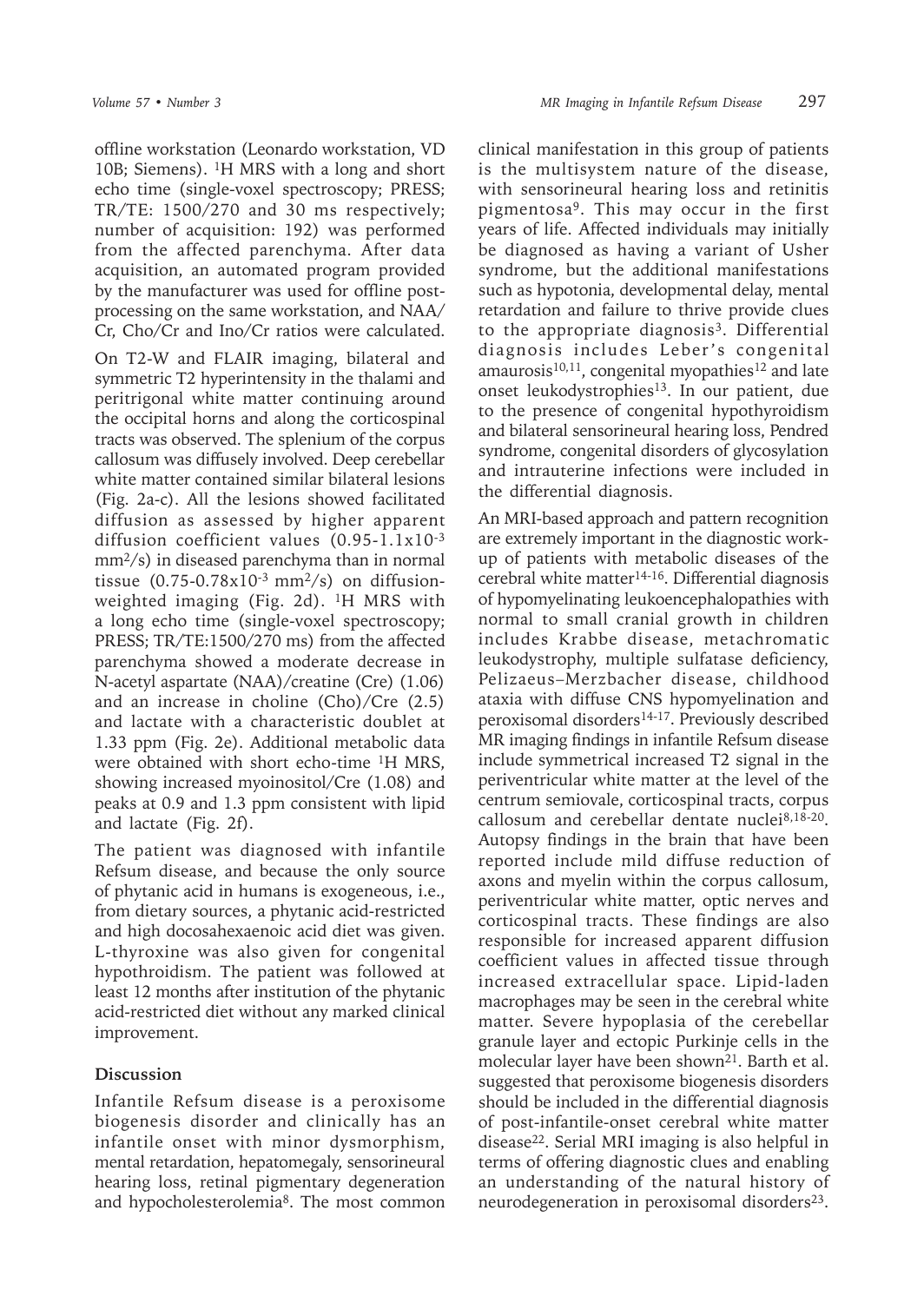In one study, the sparing of gray matter early in the course of D-bifunctional protein deficiency in a patient with a neuroimaging pattern resembling X-linked adrenoleukodystrophy is described. The authors suggest that peroxisomal beta-oxidation studies in skin fibroblasts may be warranted in patients with undefined leukodystrophy, even when plasma very long chain acids are normal<sup>23</sup>.

In the present case, conventional MR imaging findings suggested a peroxisomal disorder very similar to adrenoleukodystrophy.  ${}^{1}H$ MRS has proven to be effective in predicting histopathologic changes occurring in the brain parenchyma in a wide spectrum of the diseases including inborn errors of metabolism $24$ . In this patient, previously documented pathologic findings ranging from axonal degeneration to inflammatory demyelination were also predicted by <sup>1</sup>H MRS, which showed a decreased NAA/ Cre ratio as well as an increased Cho/Cre ratio. Additionally, an elevated MI/Cre ratio suggested accompanying astrogliosis. MRS is able to identify alterations not only in the lesions visible on T2 W imaging, but also in normal-appearing white matter25. More peculiar for this group of disorders was the observation of peaks at 0.9 and 1.3 ppm in short TE sequences, which can be attributed to methylene and methyl groups of lipids respectively. Similar peaks have been reported in Zellweger syndrome<sup>26,27</sup> and Sjögren–Larsson syndrome28,29, and were found to be consistent with long-chain fatty alcohols/ aldehydes. By tracking metabolic and histologic alterations at the tissue level with MRS, it may be possible to monitor treatment during follow-up of such patients. Demonstrating increased myoinositol to creatine in various phenotypes of X-linked adrenoleukodystrophy and correlation of MI/Cre ratios with the severity of the symptoms, Ratai et al<sup>30</sup>. suggested this ratio as a meaningful biomarker. In line with these results, improvement of the clinical status of two children with X-linked adrenoleukodystrophy was also reflected in a reversal of the MRS findings following hematopoietic stem cell transplantation; i.e., an increase in the NAA/Cre- and reduction in the Cho/Cre ratios occurred<sup>31</sup>. In the present case, a peak in lactate was also observed; this is unexpected in normal parenchyma and may also suggest a possible mitochondrial dysfunction,

anaerobic glycosylation or a mitochondrial disease. However, there was no brainstem or basal ganglia involvement in this patient. Turning to the possibility of lysosomal storage diseases, there was no thalamic signal change or prominent cortical atrophy on MR imaging; other clinical clues for these disorders were also absent.

In conclusion, infantile Refsum disease is a very rare neurometabolic disorder and should be considered in differential diagnosis in the presence of appropriate clinical, biochemical, molecular and radiological findings. MR imaging showing symmetrical signal intensity abnormalities in the cerebellum, thalami, periventricular white matter, corticospinal tracts and corpus callosum appears to be highly suggestive of infantile Refsum disease. Underlying pathological (axonal degeneration, demyelination and astrogliosis) and metabolic (presence of lactate and lipid consistent with long-chain fatty acids along with increased choline, decreased NAA and increased MI) alterations can be traced with diffusionweighted imaging and magnetic resonance spectroscopy; moreover, these modalities can be used in evaluating response to therapy. Typically, the diagnosis is suspected based upon clinical and biochemical findings; MR may serve to solidify the diagnosis.

### **REFERENCES**

- 1. Steinberg SJ, Dodt G, Raymond GV, Braverman NE, Moser AB, Moser HW. Peroxisome biogenesis disorders. Biochim Biophys Acta 2006; 1763: 1733-1748.
- 2. Poll-The BT, Saudubray JM, Ogier H, et al. Infantile Refsum's disease: biochemical findings suggesting multiple peroxisomal dysfunction. J Inherit Metab Dis 1986; 9: 169-174.
- 3. Lazarow PB, Moser HW. Disorders in peroxisome biogenesis. In: Scriver CR, Beaudet AL, Sly WS, Valle D (eds). The Metabolic and Molecular Basis of Inherited Disease (7<sup>th</sup> ed). New York: McGraw-Hill; 1995; 2287-2324.
- 4. Poll-The BT, Saudubray JM, Ogier HA, et al. Infantile Refsum disease: an inherited peroxisomal disorder. Comparison with Zellweger syndrome and neonatal adrenoleukodystrophy. Eur J Pediatr 1987; 146: 477- 483.
- 5. Wanders RJ, Schutgens RB, Schrakamp G, et al. Infantile Refsum disease: deficiency of catalase-containing particles (peroxisomes), alkyldihydroxyacetone phosphate synthase and peroxisomal beta-oxidation enzyme proteins. Eur J Pediatr 1986; 145: 172-175.